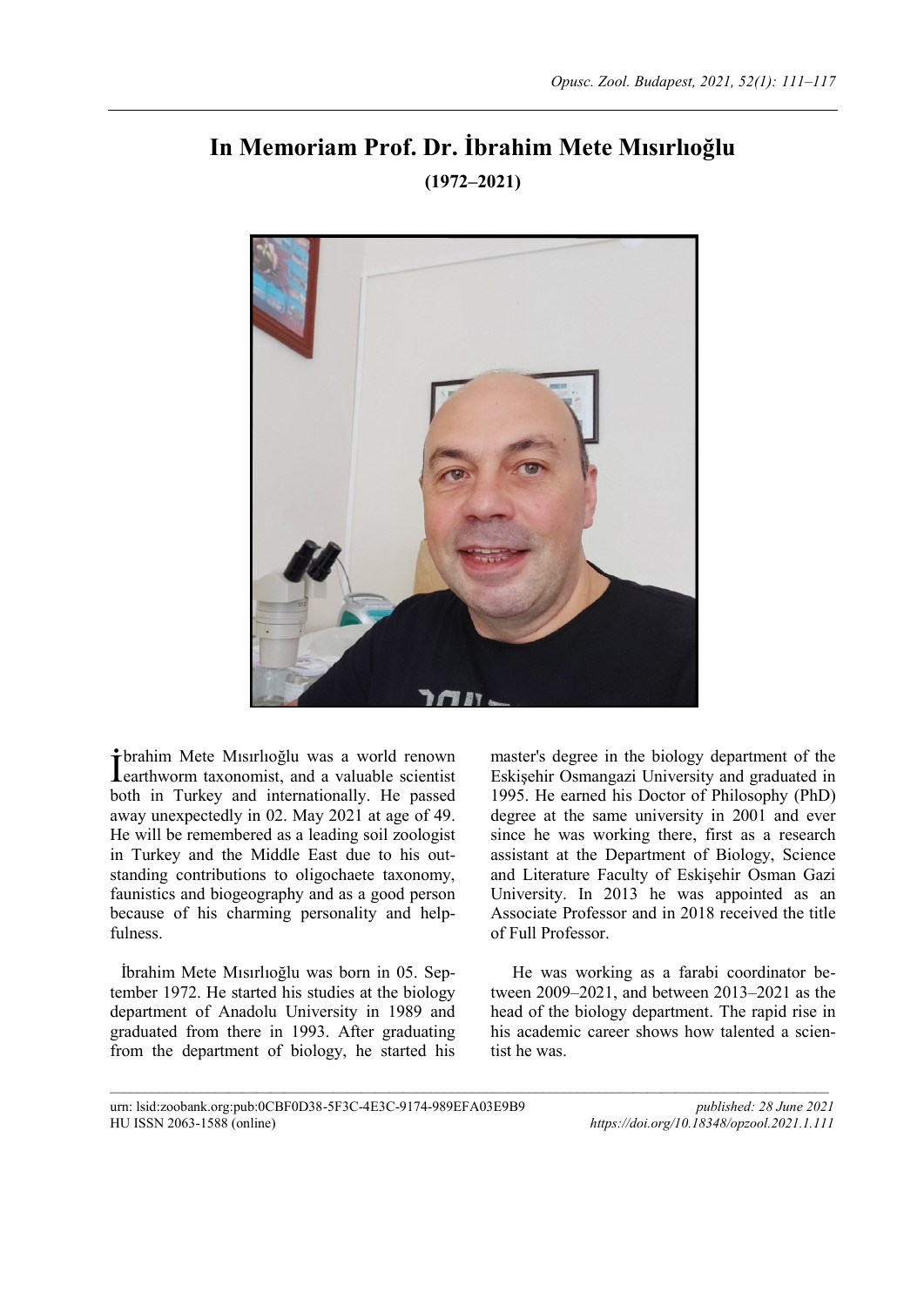During his academic career, Prof. Mısırlıoğlu has written 10 books, 1 chapter and some 90 articles, making great contributions to the knowledge on earthworms, especially in Turkey and the East Mediterranean. Besides his scientific activity he was a prolific popular science writer as well writing some 50 popular science articles on diverse topics like the Anatolian leopard or loss of Anatolian biodiversity.

He was full of plans, especially writing a book on earthworms for children and also a review paper on the world distribution of earthworm families and genera. Unfortunately, these plans

# **Complete list of publications of Prof. Dr. İbrahim Mete Mısırlıoğlu**

## **Articles published in SCI, SSCI or AHCI indexed journals**

- CSUZDI, CS., ZICSI, A. & **MISIRLIOĞLU, I.M.** (2006): Annotated checklist of the earthworm fauna of Turkey (Oligochaeta: Lumbricidae). *Zootaxa*, 1175: 1–29. doi[: 10.11646/zootaxa.1175.1.1](https://doi.org/10.11646/zootaxa.1175.1.1)
- CSUZDI, CS., PAVLÍČEK, T. & **MISIRLIOĞLU, I.M.** (2007): Earthworms (Oligochaeta: Lumbricidae, Criodrilidae and Acanthodrilidae) of Hatay Province, Turkey, with description of three new lumbricids. *Acta Zoologica Academiae Scientiarum Hungaricae*, 53(4): 347–361.
- MISIRLIOĞLU, I.M. (2008): A preliminary study of earthworms (Oligochaeta, Lumbricidae) from the city of Izmir, Turkey. *Turkish Journal of Zoology*, 32(4): 473–475.
- MISIRLIOĞLU, I.M. (2008): Some earthworm records from Anatolia (Oligochaeta, Lumbricidae). *Turkish Journal of Zoology*, 32(4): 469–471.
- MISIRLIOĞLU, I.M. (2010): Distribution of endemic earthworm species in Turkey (Oligochaeta: Lumbricidae). *Zoology in the Middle East*, 51(suppl. 2): 83–87. doi[: 10.1080/09397140.2010.10638461](https://doi.org/10.1080/09397140.2010.10638461)
- PAVLÍČEK, T., CSUZDI, CS., **MISIRLIOĞLU, I.M.** & VI-LENKIN, B. (2010): Faunistic similarity and endemism of earthworms in East Mediterranean region. *Biodiversity and Conservation*, 19(7): 1989–2001. doi[: 10.1007/s10531-010-9821-1](https://doi.org/10.1007/s10531-010-9821-1)

remain to be accomplished by his students and colleagues around the world.

Certainly, Prof. Dr. İbrahim Mete Mısırlıoğlu will sadly be missed by us, his students, and also his colleagues and friends both in Turkey and abroad.

> *İbrahim Tavuç Department of Forest Engineering Isparta University of Applied Sciences, Isparta, Turkey*.

- MISIRLIOĞLU, I.M., TSEKOVA, R. & STOJANOVIĆ, M. (2016): On the presence of *Lumbricus terrestris* Linnaeus, 1758 (Oligochaeta, Lumbricidae) on the Balkan Peninsula: some aspects of ecology and distribution. *Turkish Journal of Zoology*, 40(3): 438–444. doi[: 10.3906/zoo-1509-12](https://doi.org/10.3906/zoo-1509-12)
- MISIRLIOĞLU, I.M. & STOJANOVIĆ, M. (2017): Distribution and biogeographical significance of the endemic genera *Spermophorodrilus* Bouché, 1975 and *Healyella* Omodeo & Rota, 1989 (Oligochaeta: Lumbricidae): a Review. *Acta Zoologica Bulgarica*, 69(1): 3–8.
- VALCHOVSKI, H. & **MISIRLIOĞLU, I.M.** (2017): *Murchieona minuscula* (Rosa, 1906): first finding from Bulgaria with earthworm diversity and zoogeography of Yıldız (Strandja) Mountain in Turkey and Bulgaria. *Turkish Journal of Zoology,* 41(4): 731–736. doi[: 10.3906/zoo-1605-46](http://dx.doi.org/10.3906/zoo-1605-46)
- MISIRLIOĞLU, I.M. (2018): Earthworms from Bursa, Uludag Mountain, with first record of *Octolasion cyaneum* (Savigny, 1826) from Turkey. *Zootaxa*, 4394(1): 141–143. doi[: 10.11646/zootaxa.4394.1.10](https://doi.org/10.11646/zootaxa.4394.1.10)
- VALCHOVSKI, H., **MISIRLIOĞLU, I.M.** & STOJANOVIĆ, M. (2018): New earthworm records (Clitellata: Lumbricidae) from Bulgaria since 2012. *Zootaxa*, 4496(1): 173-174. doi[: 10.11646/zootaxa.4496.1.12](https://doi.org/10.11646/zootaxa.4496.1.12)
- MISIRLIOĞLU I.M. & STOJANOVIĆ, M. (2018): Distribution of non-lumbricid earthworms (Clitellata: Acanthodrilidae, Criodrilidae, Megascolecidae and Ocnerodrilidae) on the Balkans and Anatolia with first record of *Amynthas morrisi* (Beddard, 1892) from Turkey. *Zootaxa*, 4496(1): 197–205. doi: [10.11646/zootaxa.4496.1.15](https://doi.org/10.11646/zootaxa.4496.1.15)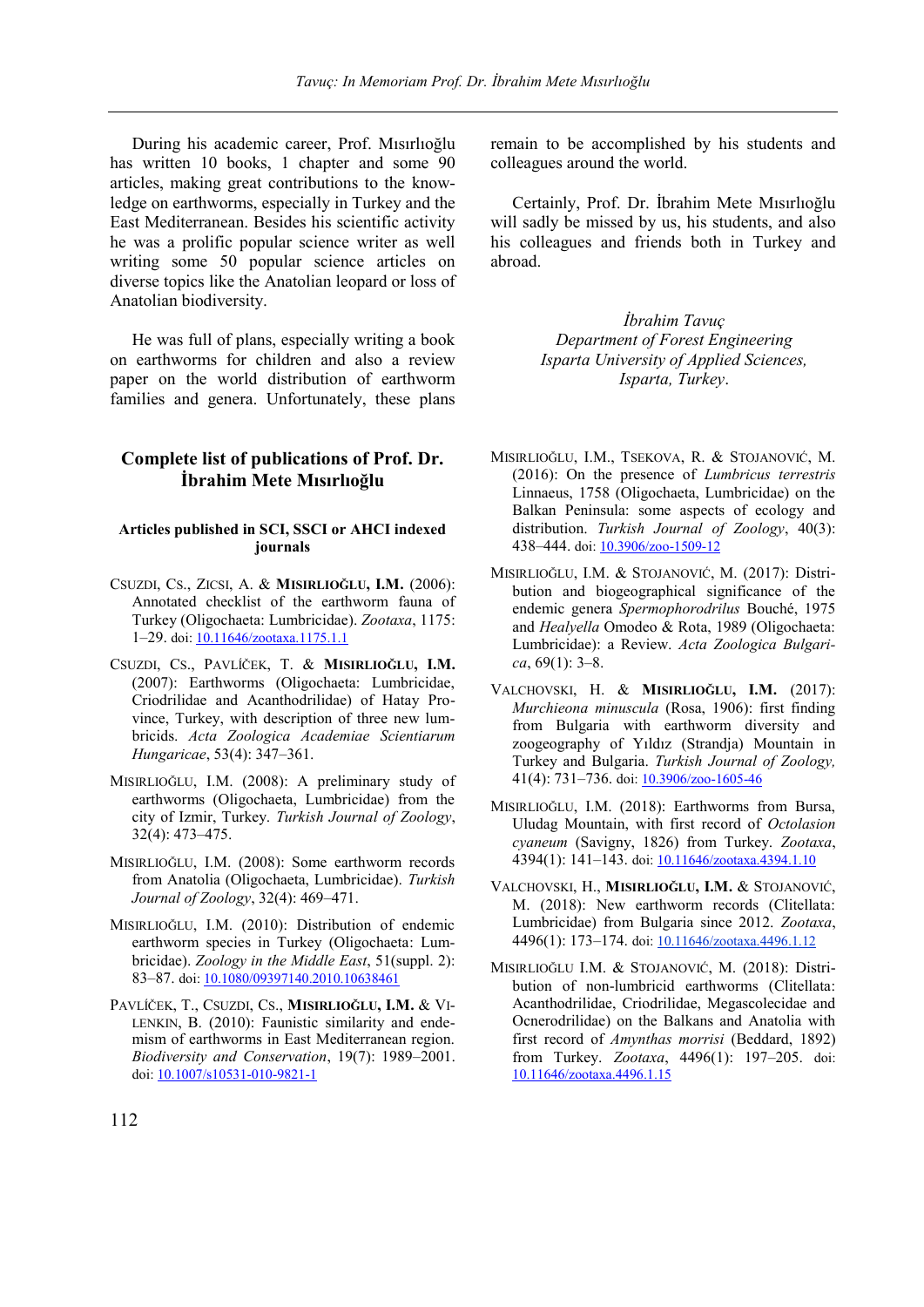MISIRLIOĞLU, I.M., STOJANOVIC M. & TSEKOVA, R. (2018): Species richness of the earthworm fauna (Clitellata: Acanthodrilidae, Lumbricidae) of the Marmara Region in Turkey: Zoogeographical overview. *North-Western Journal of Zoology*, 14(2): 259–264.

#### **Scientific articles published in other journals**

- MISIRLIOĞLU, I.M. (2002): The earthworms (Oligochaeta, Lumbricidae) of Eskişehir City, Turkey. *Megadrilogica*, 9(9): 17–20.
- MISIRLIOĞLU, M. (2003): Some Chilopoda (Myriapoda) records from the City of Eskişehir. *Turkish Journal of Zoology*, 27: 39–41.
- MISIRLIOĞLU, I.M. (2004): Earthworm records from different parts of Anatolia. *Megadrilogica*, 10(1): 1–4.
- MISIRLIOĞLU, I.M. (2009): Current checklist of terrestrial Turkish earthworms (Oligochaeta). *Megadrilogica*, 13(3): 21–24.
- DEMIROĞLU, G. & **MISIRLIOĞLU, I.M.** (2010): Eskişehir ve Civarı Hirudinea Faunası Üzerine Bir Ön Araştırma [Preliminary study on the Hirudinea fauna of Eskişehir and its sourroundings]. *Istanbul Commerce University Journal of Science*, 17: 19– 25.
- TAŞTAN, N.S. & **MISIRLIOĞLU, I.M.** (2010): Eskişehir İli Şehir Merkezi Karasal Gastropoda Türlerinin Belirlenmesi [Identification of terrestrial Gastropoda species in Eskişehir city center]. *Istanbul Commerce University Journal of Science*, 17: 27– 34.
- SEMIZ, A. & **MISIRLIOĞLU, I.M.** (2010): Bozdağ ve Sündiken Dağları Karasal Gastropoda Türlerinin Belirlenmesi [Identification of terrestrial Gastropoda species in Bozdağ and Sündiken Mountains]. *Istanbul Commerce University Journal of Science*, 17: 35–44.
- MISIRLIOĞLU, M. & TAŞTAN, S., (2011): A preliminary study on earthworms (Oligochaeta, Lumbricidae) of Bursa city. *Dumlupinar University Journal of Science*, 25: 19–21.
- TÜRKMEN, C., TEMEL, E., ÇATAL, G., SINECEN, M. & **MISIRLIOĞLU, I.M.** (2013): Bazı Atık ve Toprak Düzenleyicilerin Toprakta Solucan Davranışlarına Etkisi [Effect of Some Waste and Soil Regulators

on Worm Behavior in Soil]. *COMU Journal of Agriculture Faculty*, 1: 79–86.

- MISIRLIOĞLU, M. & SZEDERJESI, T. (2015): Contributions to the earthworm fauna of Turkey. *Megadrilogica*, 18(6): 99–102.
- MISIRLIOĞLU, I.M. & VALCHOVSKI, H. (2016): Distribution ecology and zoogeography of the genus *Fitzingeria* (Oligochaeta, Lumbricidae). *Megadrilogica*, 20(8): 137–142.
- MISIRLIOĞLU, I.M. & VALCHOVSKI, H. (2017): Contributions to earthworm (Clitellata Annelida) fauna of Turkish Thrace. *Sakarya University Journal of Science,* 21(3): 385–388. doi[: 10.16984/saufenbilder.298983](https://doi.org/10.16984/saufenbilder.298983)
- VALCHOVSKI, H. & **MISIRLIOĞLU, I.M.** (2017): Review of earthworm (Clitellata: Lumbricidae, Criodrilidae, Acanthodrilidae) biodiversity of Thracе in Bulgaria, Turkey and Greece. *Sakarya University Journal of Science,* 21(6): 1325–1330. doi: [10.16984/saufenbilder.306021](https://doi.org/10.16984/saufenbilder.306021)
- MISIRLIOĞLU, I.M. (2017): Diversity of earthworm (Clitellata, Annelida) species in the Asian and European part of Turkey. *KSU Journal of Agriculture and Nature*, 20(2): 115–119. doi: [10.18016/ksujns.71383](https://doi.org/10.18016/ksujns.71383)
- MISIRLIOĞLU, I.M. & VALCHOVSKI, H. (2017): Preliminary research on the earthworm (Clitellata; Lumbricidae) fauna of Eskisehir Besik Deresi and Eskisehir-Mihaliccik Gurleyik Village. *KSU Journal of Agriculture and Nature*, 20(4): 398–401. doi[: 10.18016/ksudobil.286036](https://doi.org/10.18016/ksudobil.286036)
- SZEDERJESI, T. & **MISIRLIOĞLU, I.M.** (2017): New earthworm records from Turkey (Clitellata: Lumbricidae, Megascolecidae). *Opuscula Zoologica (Budapest)*, 48: 55–60. doi[: 10.18348/opzool.2017.1.55](https://doi.org/10.18348/opzool.2017.1.55)
- MISIRLIOĞLU, I.M., ŞEN, O &, TEMEL, V. (2018): Earthworm (Clitellata, Annelida) records from Eskişehir, Sakarya and Düzce Provinces, Turkey. *KSU Journal of Agriculture and Nature*, 21(3): 424–427. doi[: 10.18016/ksudobil.346295](https://doi.org/10.18016/ksudobil.346295)
- MISIRLIOĞLU, I.M., VALCHOVSKI, H. & STOJANOVIĆ, M. (2018): Review of the earthworm biodiversity of Turkey and its neighbouring countries (Clitellata, Megadrili). *Opuscula Zoologica Budapest*, 49(2): 141-149. doi[: 10.18348/opzool.2018.2.141](https://doi.org/10.18348/opzool.2018.2.141)
- REYNOLDS, J.W. & **MISIRLIOĞLU, I.M.** (2018): Preliminary key to Turkish megadriles (Annelida,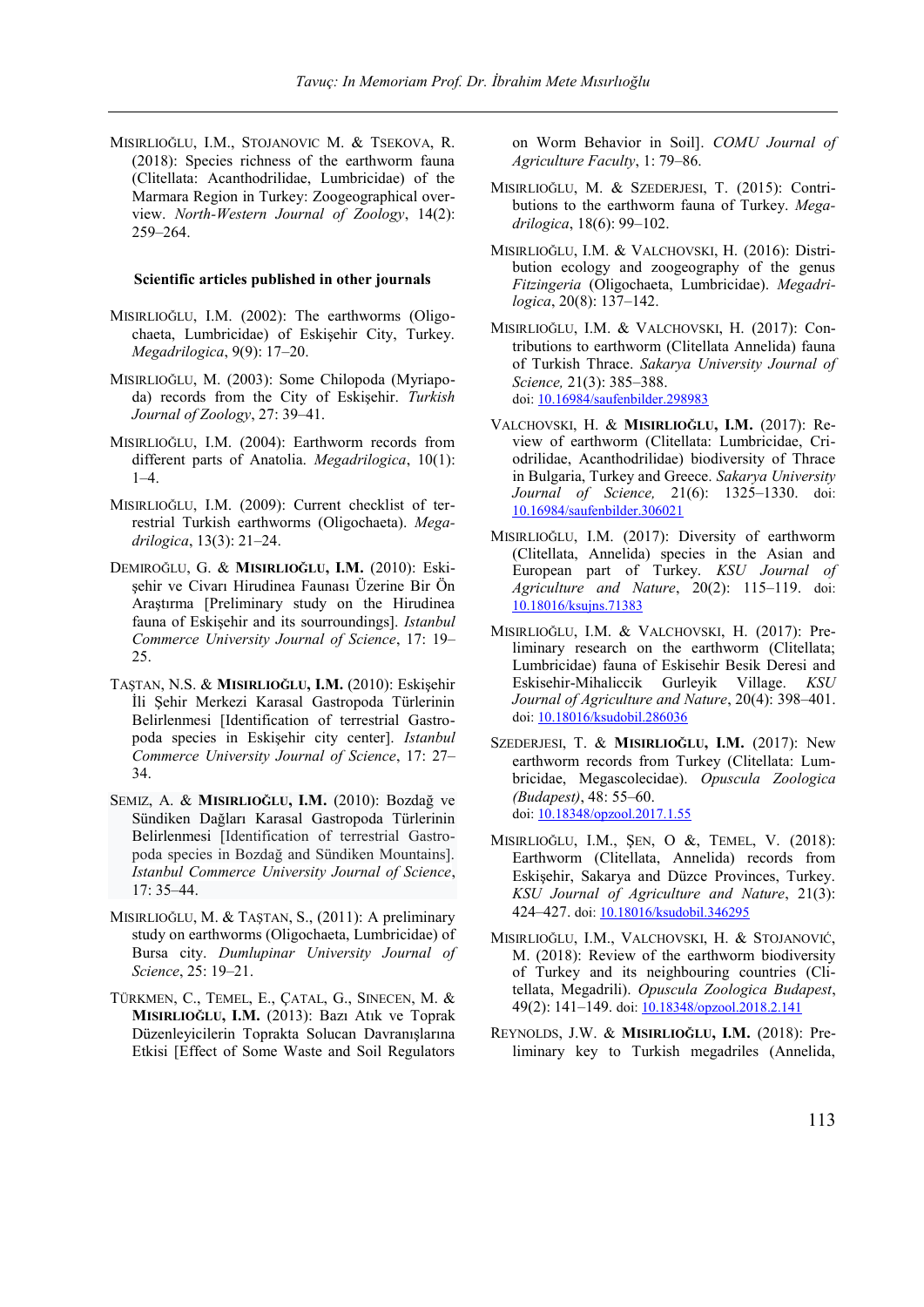Clitellata, Oligochaeta), based on external characters, insofar as possible. *Megadrilogica*, 23(11): 141–160.

- MISIRLIOĞLU, I.M., VALCHOVSKI, H. & REYNOLDS, J.W. (2019): Updated list of earthworm species from Turkey (Clitellata, Megadrili). *Megadrilogica*, 24(8): 99–106.
- MISIRLIOĞLU, I.M. (2019): On the distribution of *Helodrilus patriarchalis* (Rosa, 1893) (Clitellata, Megadrili) in Turkey, with new record from Eskişehir Province, Central Anatolia. *Megadrilogica*, 25(1): 18–20.
- MISIRLIOĞLU, I.M. & REYNOLDS, J.W. (2019): On the distribution of the genus *Octodrilus* (Clitellata, Megadrili) in Turkey. *Megadrilogica*, 25(2): 33–37.
- MISIRLIOĞLU, I.M., TSEKOVA, R., & VALCHOVSKI, H. (2019): Distribution of Atlanto-Mediterranean and Balkan-Anatolian earthworm species (Clitellata, Megadrili) in Turkey. *Megadrilogica*, 25(3): 46–51.
- MISIRLIOĞLU, I.M. & VALCHOVSKI, H. (2019): Earthworm (Clitellata Megadrili) records from Eskişehir Province. *Afyon Kocatepe University Journal of Science and Engineering*, 19: 533–535. doi[: 10.35414/akufemubid.514127](https://doi.org/10.35414/akufemubid.514127)
- MISIRLIOĞLU, I.M. & VALCHOVSKI, H. (2019): Earthworm (Clitellata Megadrili) records from Adana Province. *Sakarya University Journal of Science*, 23(6): 1106–1109. doi[: 10.16984/saufenbilder.431200](https://doi.org/10.16984/saufenbilder.431200)
- MISIRLIOĞLU, I.M. (2019): *Eisenia andrei* (Bouché, 1972) (Clitellata: Megadrili) Türünün Türkiye'den Doğal Habitatta İlk Kaydı [First record of *Eisenia andrei* (Bouché, 1972) (Clitellata: Megadrili) from natural habitat in Turkey]. *Afyon Kocatepe University Journal of Science and Engineering*, 19: 264–266. doi[: 10.35414/akufemubid.496669](https://doi.org/10.35414/akufemubid.496669)
- MISIRLIOĞLU, I.M. & STOJANOVIĆ, M. (2020): *Dendrobaena attemsi* (Michaelsen, 1902) (Clitellata, Megadrili) on the Balkan Peninsula and Anatolia: Distribution and biogeographical significance. *Opuscula Zoologica (Budapest)*, 51(2): 123–131. doi[: 10.18348/opzool.2020.2.123](https://doi.org/10.18348/opzool.2020.2.123)
- MISIRLIOĞLU, I.M., STOJANOVIĆ, M. & REYNOLDS, J.W. (2020): Distribution of *Aporrectodea handlirschi mahnerti* (Zicsi, 1973) (Clitellata, Megadrili) in Turkey. *Megadrilogica*, 25(11): 127–130.
- MISIRLIOĞLU, I.M. & REYNOLDS, J.W. (2021): Distribution of *Dendrobaena pentheri* (Rosa, 1905) (Clitellata, Megadrili) in Turkey and the region. *Megadrilogica*, 26(4): 61–64.

## **Books & Book Chapters**

- MISIRLIOĞLU, I.M. (2011): *Omurgasız Hayvanlar Laboratuvar Kılavuzu*. [Invertebrate animals; Laboratory manual] Nobel Publisher, Ankara.
- MISIRLIOĞLU, I.M. (2011): *Toprak solucanları, Biyolojileri, Ekolojileri ve Türkiye Türleri*. [Earthworms; their biology, ecology and the Turkish species] Nobel Publisher, Ankara.
- MISIRLIOĞLU, I.M. (2014): *Toprak Faunası*. [Soil fauna] Nobel Publisher, Ankara.
- MISIRLIOĞLU, I.M. (2015): Omurgasiz Hayvanlar Laboratuvar Kilavuzu Gözden Geçirilmiş 2. Baski. [Invertebrate animals; Laboratory guide manual. Revised 2nd edition] Nobel Publisher, Ankara.
- MISIRLIOĞLU, I.M. (2017). *Toprak Solucanları, Biyolojileri, Ekolojileri, Zirai Yönleri, Türkiye Türleri ve Türlerin Taksonomik Özellikleri.* Genişletilmiş ve Gözden Geçirilmiş 2. Basim [Earthworms, their biology, ecology, Agricultural Aspects; Turkish species and their taxonomic characteristics. Extended and revised 2nd edition] Nobel Publisher, Ankara.
- MISIRLIOĞLU, I.M. (2018). *Türkiye Faunası Üzerine-Ders Notları* [Lecture notes on the fauna of Turkey]. Eskişehir Osmangazi Üniversitesi Yayinevi, Eskişehir.
- MISIRLIOĞLU, I.M. (2018): *Omurgasiz Hayvanlar Laboratuvar Kılavuzu* [Invertebrates laboratory guide]. Eskişehir Osmangazi Üniversitesi Yayinevi, Eskişehir.
- MISIRLIOĞLU, I.M. (2018): *Türkiye Toprak Solucanı Atlası* [Earthworm atlas of Turkey]. Eskişehir Osmangazi Üniversitesi Yayınevi, Eskişehir.
- MISIRLIOĞLU, I.M. (2020): *Karasal Ekosistemler* [Terrestrial ecosystems]. Eskişehir Osmangazi Üniversitesi Yayınevi, Eskişehir.
- MISIRLIOĞLU, I.M. (2020): *Sistematik ve Taksonomi.* [Systematics and taxonomy]. Eskişehir Osmangazi Üniversitesi Yayınevi, Eskişehir.

#### **Publications in Congress / Symposium Proceedings**

MISIRLIOĞLU, I.M., PAVLÍČEK, T. & CSUZDI, CS. (2007) Earthworm Biodiversity in Turkey: An Overview. 3rd International Oligochaeta Taxonomy Meeting, Platres, Cyprus, 02–06 April 2007.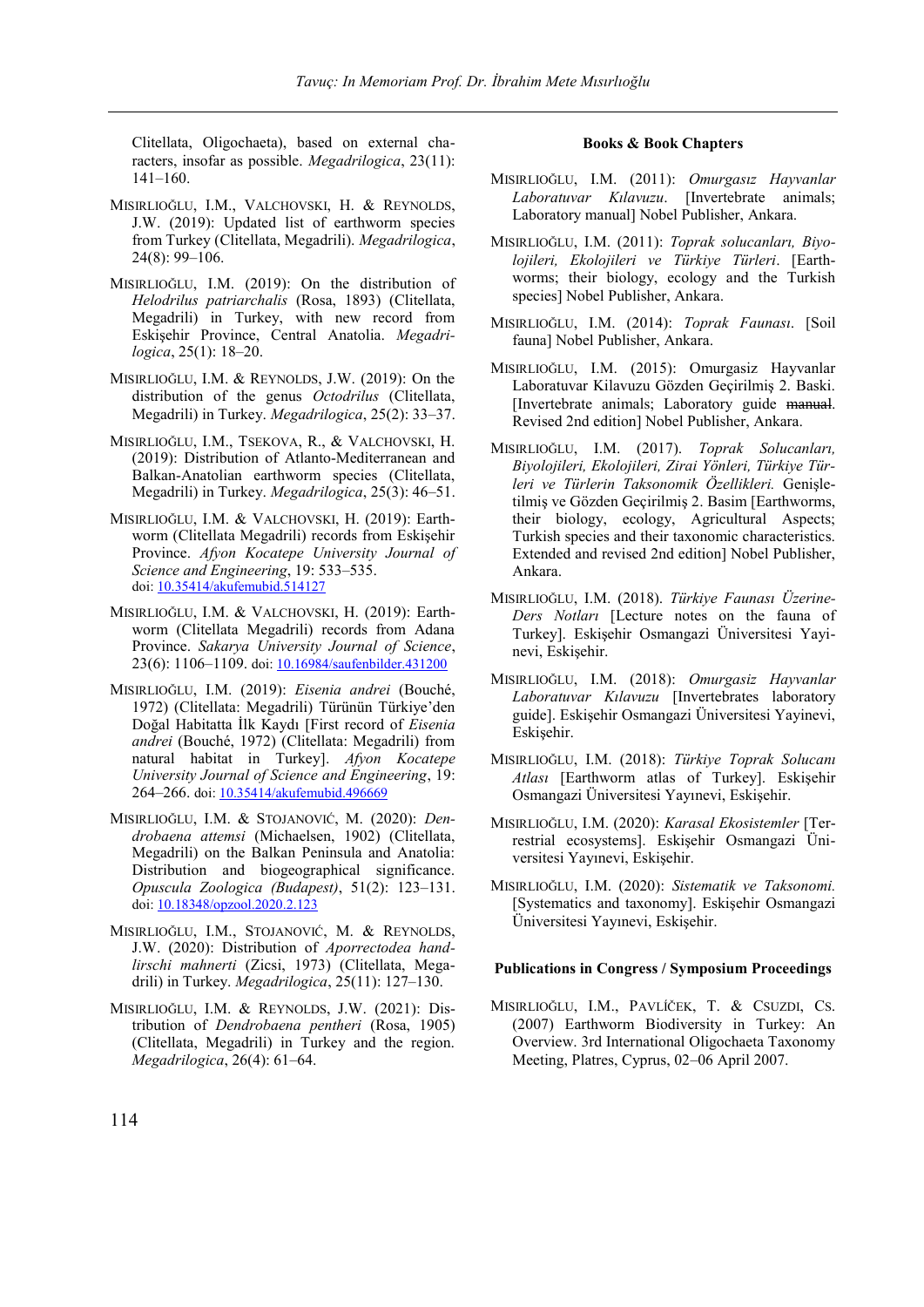- ÖZDEN, H., ŞENTÜRK, H., GÜVEN, G., KABAY, Ş., ÖZ, S., **MISIRLIOĞLU, I.M.**, BURUKOĞLU DÖNMEZ, D., ÖZBAYER, C., YILDIZ, F., KAYGISIZ, B., *et al.* (2012): The effects of *Lumbricus* extract on the antioxidant system and histological structure of nephrectomized rats in a ischemia-reperfusion model. Fourth B & H Symposium "Morphology in science and practice" with international participation, Sarajevo, Bosnia and Herzegovina 27–30 September 2012.
- PAVLÍČEK, T., HADID, Y., COHEN, T., GLASTETTER, M., SNIR, S., **MISIRLIOĞLU, I.M.**, PEARLSON, O., YA-DAV, S., CSUZDI, CS. & KRAL, P. (2013): Opening Pandora's Box" II. Segmentation and evolution of hermaphroditic annelids.  $6<sup>th</sup>$  International Oligochaeta Taxonomy Meeting, Palmeira de Faro, Portugal, 22–25 April 2013.
- CANBAZK, S., ÖZ, S., ÖZDEN, H., BURUKOĞLU DÖN-MEZ, D., KUS, G., ÜSTÜNER, M.C., ŞENTÜRK, H., **MISIRLIOĞLU, I.M.**, YILDIZ, F. & AYDEMIR, D. (2014): The evaluation of the protective effect of *Lumbricus* extract for brain and the effect on antioxidant system in unilateral common carotid artery ischemia/reperfusion model.  $16<sup>th</sup>$  National Congress of Anatomy, Malatya, Turkey, 11–14 September 2014.
- YILMAZ, S. & **MISIRLIOĞLU, I.M.** (2014): Soğan Yetiştiriciliğinde Solucan Gübresinin Etkilerinin İncelenmesi [Investigation the effects of vermicompost on onion growing]. 22. Ulusal Biyoloji Kongresi, Eskişehir, Turkey, 23–27 June 2014
- MISIRLIOĞLU, I.M. & TEMEL, V. (2016): Türkiye Toprak Solucanı Faunasına (Oligochaeta, Annelida) Genel Bakiş ve Güncel Tür Listesi [Earthworm fauna of Turkey; overview and current species list]. 23. Ulusal Biyoloji Kongresi, Gaziantep, Turkey, 05–09 September 2016.
- MISIRLIOĞLU, I.M. & VALCHOVSKI, H. (2016): Species richness of the *Dendrobaena* (Oligochaeta Lumbricidae) genus in Turkey and Bulgaria. Seminar of Ecology with International Participation, Sofia, Bulgaria, 21–22 April 2016
- MISIRLIOĞLU, I.M. & ŞEN, O. (2016): Anadolu ve Trakya'nın Toprak Solucanı (Oligochaeta, Annelida) Türleri [Earthworm species of Anatolia and Thrace]. Ulusal Uygulamalı Biyolojik Bilimler Kongresi. Konya, Turkey, 26–29 December 2016.
- MISIRLIOĞLU, I.M. & ŞEN, O. (2016): Determination results of some earthworms Samples collected from

Turkish Thrace. International Conference on Biological Sciences (ICBS) Konya, Turkey, 21–23 October 2016

- MISIRLIOĞLU, I.M., ARDIÇ, M., METIN, R. & ÖZÇELEBI, Ö. (2016): Toprak Solucanlarının Toprağın Organik Madde Miktarı, pH Değeri Üzerine Etkileri ve Vermikompost Oluşumundaki Rollerinin İncelenmesi [Investigation the effects of earthworms on soil organic matter content and pH, and their role in vermicompost formation.] 3. Ulusal Çevre Kongresi, Muğla, Turkey, 24–28 September 2016.
- MISIRLIOĞLU, I.M., TSEKOVA, R. & STOJANOVIĆ, M. (2016): Distribution of the genus *Cernosvitovia* (Oligochaeta, Lumbricidae) on the Balkan Peninsula.  $5<sup>th</sup>$  Congress of Ecologists of the Republic of Macedonia with International Participation. Ohrid, Macedonia, 19–22 October 2016.
- MISIRLIOĞLU, I.M., VALCHOVSKI, H. & TSEKOVA, R. (2016): Peregrine earthworms (Clitellata Lumbricidae) from Bulgaria and Turkey. Klimentovidni Conference, Sofia, Bulgaria, 17–18 November 2016.
- ŞEN, O., AKÇINAR, O. & **MISIRLIOĞLU, I.M.** (2016): Solucan Gübresinin Havuç Bitkisi Gelişimine Olan Etkileri Üzerine Bazı Gözlemler [Observations on the effects of vermicompost on growth of carrot.] Ulusal Uygulamalı Biyolojik Bilimler Kongresi. Konya, Turkey, 26–29 December 2016.
- VALCHOVSKI, H., **MISIRLIOĞLU, I.M.** & TSEKOVA, R. (2016): First record of *Aporrectodea jassyensis* Michaelsen, 1891 (Clitellata, Lumbricidae) from the Rila Mountain. Klimentovidni Conference, Sofia, Bulgaria, 17–18 November 2016.
- MISIRLIOĞLU, I.M., ŞEN, O. & TEMEL, V. (2017): Vermicompost and Vermiculture. International Symposium on Biodiversity and Edible Wild Species (BEWS 2017) Antalya, Turkey, 03–05 April 2017.
- MISIRLIOĞLU, I.M., ŞEN, O. & TEMEL, V. (2017): Earthworm (Clitellata, Annelida) records from Eskişehir, Sakarya and Düzce Province. International Conference on Agriculture, Forest, Food Sciences and Technologies (ICAFOF, 2017). Cappadocia / Nevşehir, Turkey, 15–17 May 2017.
- ŞEN, O., **MISIRLIOĞLU, I.M.** & TEMEL, V. (2017): Vermikompost. II [Vermicompost II]. Ulusal Uygulamalı Biyolojik Bilimler Kongresi. Afyon, Turkey, 09–12 July 2017.
- MISIRLIOĞLU, I.M., AKÇINAR, O., VALCHOVSKI, H., TEMEL,V., ŞEN, O. & YALÇIN, E. (2018): Medical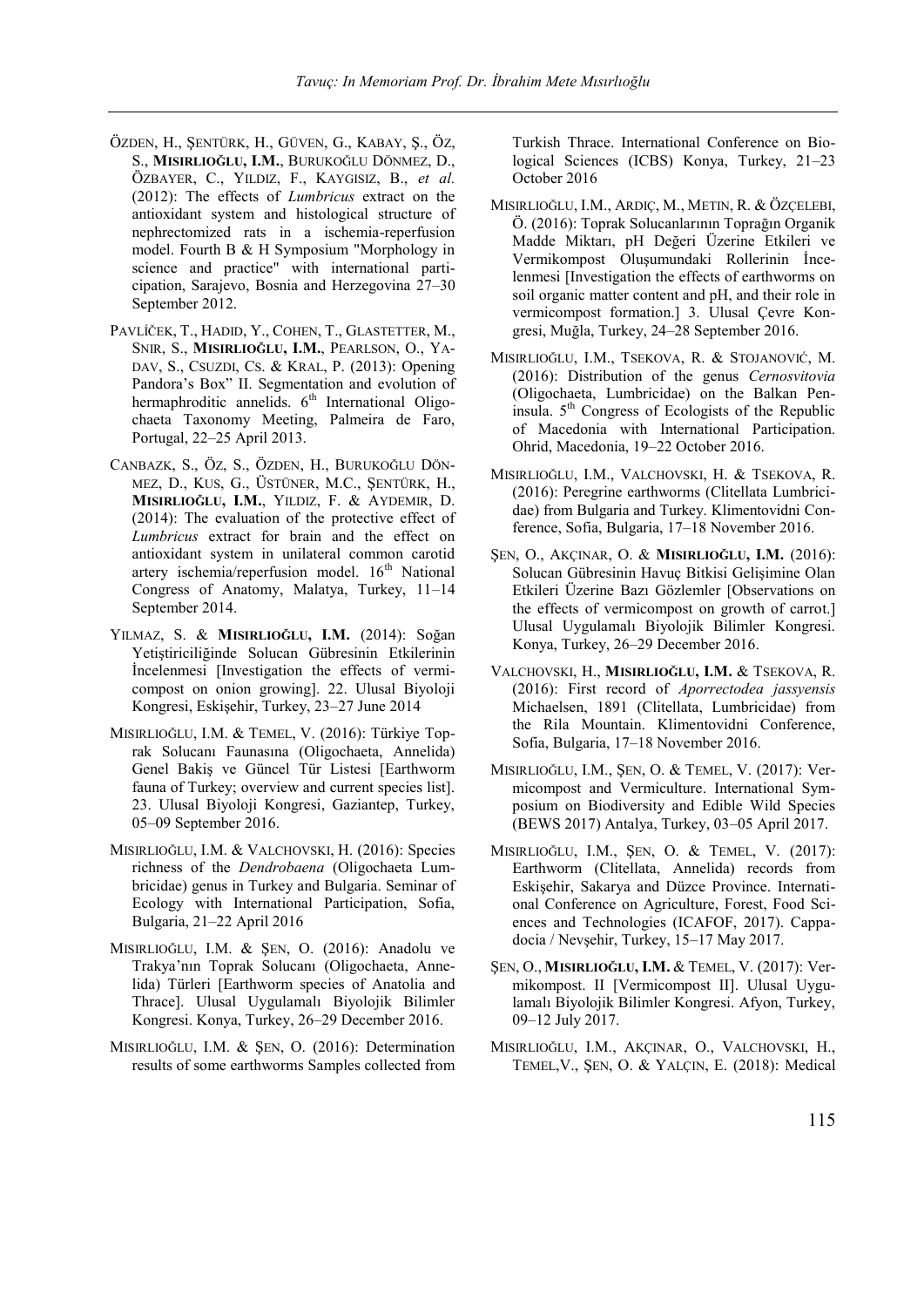Aspects of Earthworms. IV. International Congress on Applied Biological Sciences, 03–05 May 2018.

- MISIRLIOĞLU, I.M., YALÇIN, E., VALCHOVSKI, H. & ŞEN, O. (2018): Quantitative comparison of the species diversity of earthworms (Clitellata: Annelida) of Turkey with other countries. International Symposium of Ecology. Kastamonu, Turkey, 19– 23 June 2018.
- TAVUÇ, I., **MISIRLIOĞLU I.M.**, KAPTANOĞLU, A.S. & ÇELIK, N. (2018): A Preliminary investigation on the earthworm (Clitellata, Megadrili) distribution in different stands on Türkmen Mountain. International Conference on Science and Technology (ICONST 2018). Prizren, Serbia, 05–09 September 2018.
- MISIRLIOĞLU, I.M., TSEKOVA, R. & VALCHOVSKI, H. (2019): Distribution of the Balkan-Anatolian earthworms (Clitellata, Megadrili) *Dendrobaena cognettii* (Michaelsen, 1903) and *Eisenia kattoulasi* Zicsi & Michalis, 1981. Klimentovidni Conference, Sofia, Bulgaria, 08 November 2019.

#### **Popular science articles**

- MISIRLIOĞLU, I.M. (2001): Doğanin Gönüllü Bahçivanları: Toprak Solucanlari [Earthworms; the nature's voluntary gardeners]. *Bilim ve Teknik Dergisi*, 408: 78–80.
- MISIRLIOĞLU, I.M. (2001): Toprak Solucanları ve Ekolojik Önemleri [Earthworms and their ecological significance]. *Popüler Bilim Dergisi*, 96: 21–23.
- MISIRLIOĞLU, I.M. (2002): Anadolu'nun Büyük Kedileri [Big cats of Anatolia]. *Popüler Bilim Dergisi*, 99: 37–38.
- MISIRLIOĞLU, I.M. (2002): Karacalar *Capreolus capreolus* [The roe deer]. *Popüler Bilim Dergisi*, 103: 39–40.
- MISIRLIOĞLU, I.M. (2002): Mavi Denizlerin Sevimli Memelileri Yunuslar [Cute Mammals of the Blue Seas: The Dolphins]. *Bilim ve Teknik Dergisi*, 420: 93.
- MISIRLIOĞLU, I.M. (2002): Ormanin Vahşi Kedileri Vaşaklar [Lynxes; wild cats of the forests]. *Bilim ve Teknik Dergisi*, 411: 86–87.
- MISIRLIOĞLU, I.M. (2003). Zehirli Hayvanlar [Poisonous animals]*. Bilim ve Teknik Dergisi*, 428: 91.
- MISIRLIOĞLU, I.M. (2003): Çıyanlar [Centipedes]. *Popüler Bilim Dergisi*, 110: 52–53.
- MISIRLIOĞLU, I.M. (2003): Ulu Geyikleri Yaşatalım [Let's keep the great deer alive]. *Popüler Bilim Dergisi*, 116: 39.
- MISIRLIOĞLU, I.M. (2003): Bir Vahşi Anadolu Kedisi Karakulak [*Caracal caracal*; an Anatolian wildcat]. *Popüler Bilim Dergisi*, 118: 12–14.
- MISIRLIOĞLU, I.M. (2003): Solucan Deyip Geçmeyin [Do not say worm]. *Buğday Dergisi*, 19: 40.
- MISIRLIOĞLU, I.M. (2004): Kaybolan Biyolojik Zenginliklerimiz Soyu Tükenen Memeliler [Our lost biodiversity; extinct mammals]. *Bilim ve Teknik Dergisi*, 441: 88–91
- MISIRLIOĞLU, I.M. (2004). Ülkemizin Efsane Kedisi Anadolu Leoparı [Anatolian leopard; the legendary cat of our country]. *Bilim ve Teknik Dergisi*, 456: 32.
- MISIRLIOĞLU, I.M. (2004). Ulu Geyikler [Great dear]. *Bilim ve Çocuk Dergisi*, 82: 32–33.
- MISIRLIOĞLU, I.M. (2004): Toprak Solucanlarının Yararı Nedir? [What is the benefit of earthworms?] *Hürriyet Bilim Dergisi*, 135: 19.
- MISIRLIOĞLU, I.M. (2005): Soyu Tükenen Türlerin Korunması İçin Ne yapılıyor [What is being done to protect endangered species]. *Cumhuriyet Bilim-Teknik*, 960: 18–19.
- MISIRLIOĞLU, I.M. (2006): Doğadaki Besin Ağı ve Soyu Tükenen Canlılar [Natural foodweb and endangered species]. *Popüler Bilim Dergisi*, 148: 52–54.
- MISIRLIOĞLU, I.M (2007): Toprak Hayvanları [Soil animals]. *Popüler Bilim Dergisi*, 165: 18–23.
- MISIRLIOĞLU, I.M. (2007): Toprağın Devleri [Giants of the soil]. *Bilim ve Teknik Dergisi*, 470: 25.
- MISIRLIOĞLU, I.M. (2007): Toprak Altında Yeni Türler [New subterranean species]. *National Geographic Türkiye*, 76: 26.
- MISIRLIOĞLU, I.M. (2007): Toprak Solucanları [Earthworms]. *TEMA, xx:zz*.
- MISIRLIOĞLU, I.M. (2010): Toprağın Sessiz İşçileri Solucanlar [Worms, the silent workers]. *Ekoloji Magazin Dergisi*, 25: 26–29.